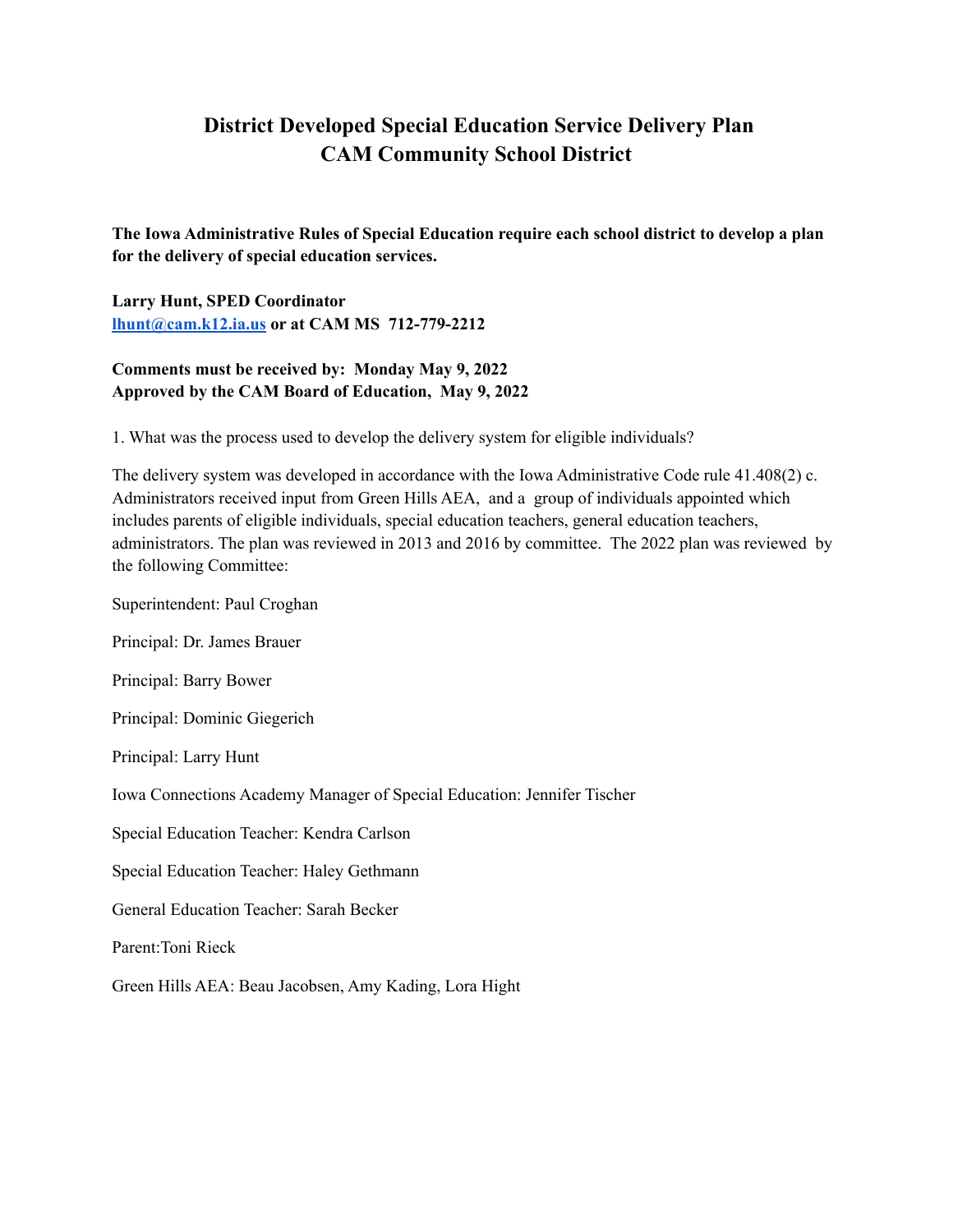The final plan will be presented for approval to the CAM Board of Education on May 9th, 2022.

2. How will services be organized and provided to eligible individuals?

**General education with consultation:** The student is served in the general education classroom without any accommodations or modifications to the curriculum, instruction, testing or grading. The service provider is responsible for consulting with general education teachers and monitoring the student's progress according to the IEP.

**General education with consultation/accommodations:** The student is served in the general education classroom with consultation and support from the special education teacher. The general education teacher is responsible for direct instruction, testing, grading and behavioral management as specified in the IEP. The special education teacher support may include assisting the general education teacher with design and preparation of materials, adaptations and accommodations. The special education teacher is responsible for monitoring the student's progress on IEP goals.

**General education with direct special education support in the general education classroom:** The student receives special education support for the general education curriculum in the general education setting. The special education teacher, support service provider or a trained paraprofessional will be in the general education classroom to provide direct instruction, instructional support or other assistance to the student or a group of students. The special education teacher/service provider is responsible for monitoring the student's progress on IEP goals.

**General education with direct special education support outside the general education classroom**: The student receives special education support for the general education curriculum outside the general education setting. When the services cannot be appropriately provided in the general education setting, the student may receive selected services or all services he/she needs in a separate educational setting (including, but not limited to special classes, special schools, home instruction, and instruction in hospitals or institutions). The special education teacher/service provider is responsible for monitoring the student's progress on IEP goals.

**Online Education/Special Education Services:** CAM collaborates with the Iowa Connections Academy to operate a tuition free, full-time K-12 virtual public school. Students with disabilities from across the state are eligible to apply for open enrollment in this program. When students with IEPs apply to the program, an LEA/AEA team meets to determine whether FAPE can be met in a virtual program. When student needs can be met, special education teachers provide special instruction through the online program, and facilitate ongoing development of student IEPs.

**Notes:** Students may receive different services at multiple points along the continuum based on the IEP. The district will provide access to this continuum for all eligible individuals based on their IEP. Services may be provided within the district or through contractual agreement with other districts and/or agencies. The continuum includes services for eligible individuals ages 3 to 21.

#### **Early Childhood Services**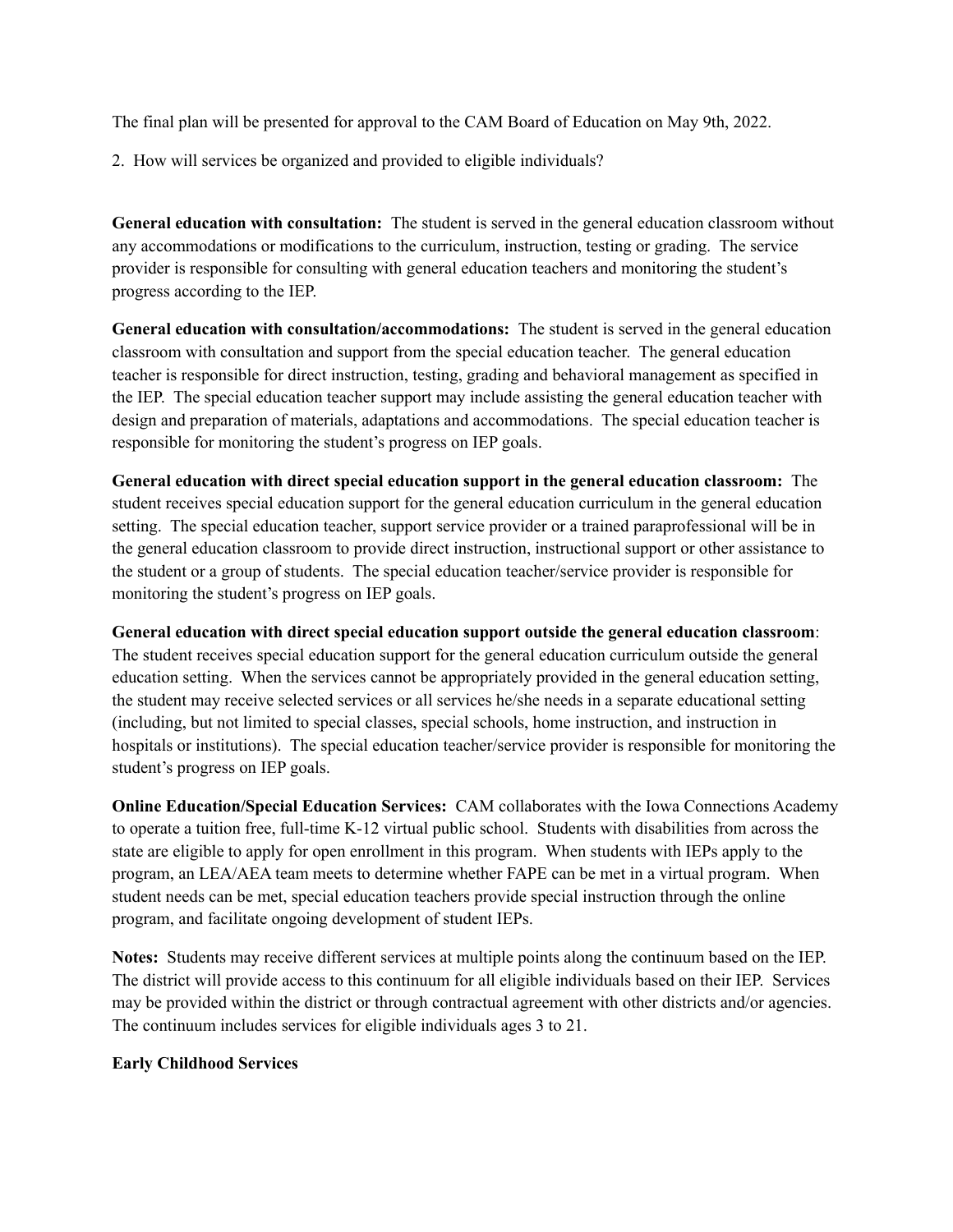For preschool age students with disabilities, a full continuum of services is offered, ranging from monitoring in the general education setting, to more intensive special education programming. Preschool students with disabilities have access to Regular Early Childhood Programs. At this time, this program is a private community preschool for 3 year old students and a public preschool for 4 year old students. The district provides a certified ECSE teacher to monitor student IEPs in these situations. Students requiring more specialized instruction may be served in an Early Childhood Special Education Program outside of the district. The teacher providing the ECSE program will hold a valid practitioner's license issued by the Board of Educational Examiners that includes pre-kindergarten and early childhood special education. The teacher will be responsible for direct instruction, preparation of materials, adaptations and accommodations as specified in the IEP. The teacher will be responsible for implementing and monitoring the child's progress according to the IEP. The district has identified Iowa Quality Preschool Program (QPPS) as the implementation model for preschool services.

3. How will caseloads of special education teachers be determined and regularly monitored?

Caseloads will be tentatively set in the spring for the following year. Caseloads may be modified based on summer registration and actual fall enrollments. Caseloads will be reviewed at the end of the first semester by individual district special education teachers with their building principal. Iowa Connections Academy staff will evaluate caseloads ongoing throughout the school year.

In determining teacher caseloads, the CAM Community School District will use the following values to assign points to the programs of each eligible individual receiving an instructional program in the district.

A teacher may be assigned a caseload with no more than 100 total points. Iowa Connections Academy teachers may be assigned a caseload with no more than 100 total points. These caseload limits may be exceeded by no more than 10% for a period of no more than six weeks, if doing so does not prevent the affected teacher's ability to provide the services and supports specified in his or her students' IEPs.

#### **Curriculum**

**Zero Points:** Student is functioning in the general education curriculum at a level similar to peers

**One Point:** Student requires limited modifications to the general curriculum

**Two Points:** Student requires significant modifications to the general curriculum

**Three Points:** Significant adaptation to grade level curriculum requires specialized instructional strategies. Alternate assessment is used to measure progress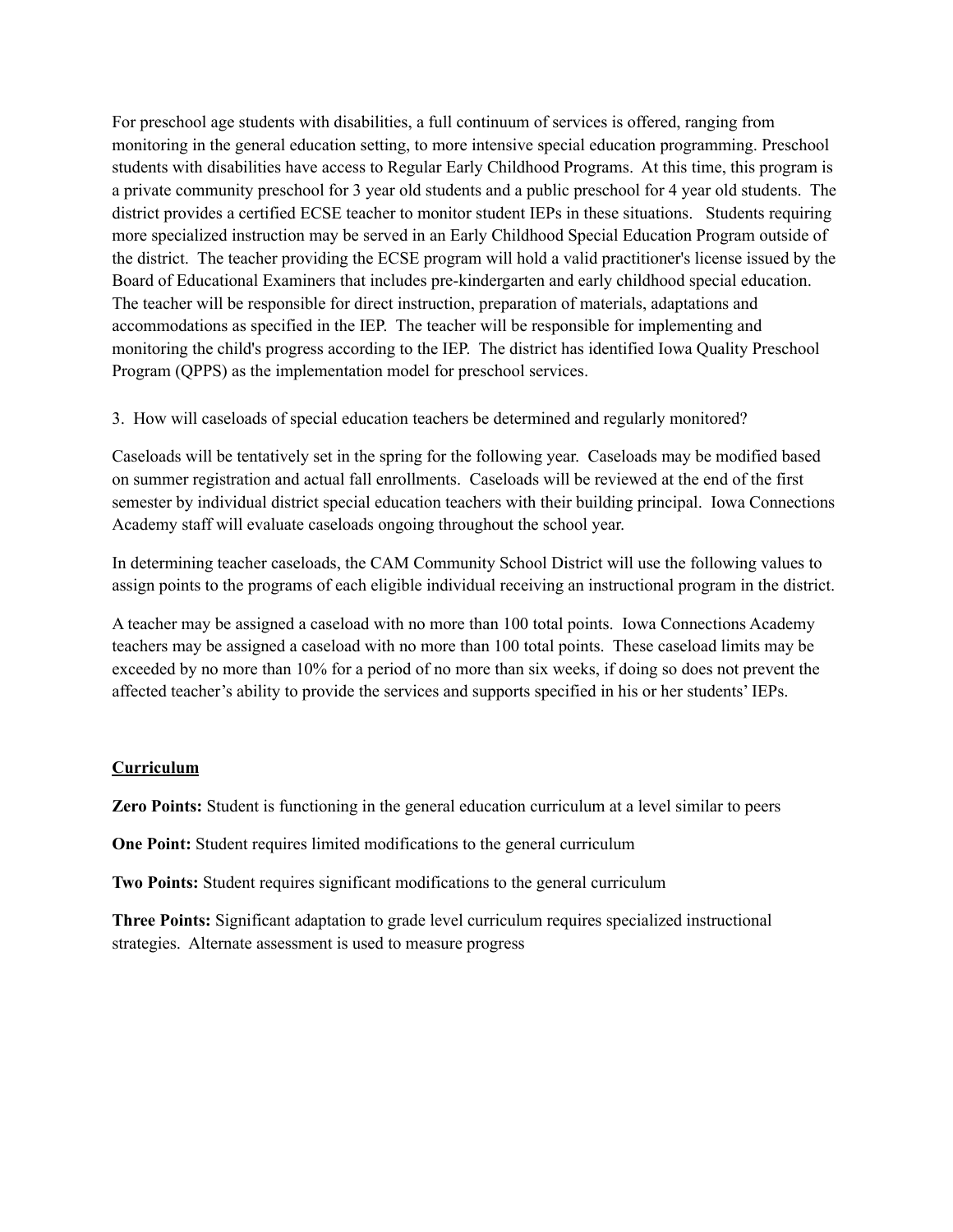#### **IEP Goals**

**Zero Points:** Student has IEP goals instructed by another teacher or service provider.

**One Point:** Student has 1-2 IEP goals.

**Two Points:** Student has 3 IEP goals.

**Three Points:** Student has 4 or more IEP goals.

#### **Specially Designed Instruction**

**Zero Points:** Student requires no specially designed instruction

**One Point:** 25% or less of instruction is specially designed and/or delivered by special education personnel

**Two Points:** 26-75% or **less** of instruction is specially designed and/or delivered by special education personnel

**Three Points:** 76 to 100% of instruction is specially designed and/or delivered by special education personnel

#### **Joint planning and consultation**

**Zero Points:** Joint planning is typical to that provided to other students, provided as needed.

**One Point:** Special education teachers conduct joint planning and consultation with general education teachers or paraprofessionals or other key stakeholders 0-30 minutes/week.

**Two Points:** Special education teachers conduct joint planning and consultation with general education teachers or paraprofessionals or other key stakeholders 30-60 minutes/week.

**Three Points:** Special education teachers conduct joint planning and consultation with general education teachers or paraprofessionals or other key stakeholders more than 60 minutes/week.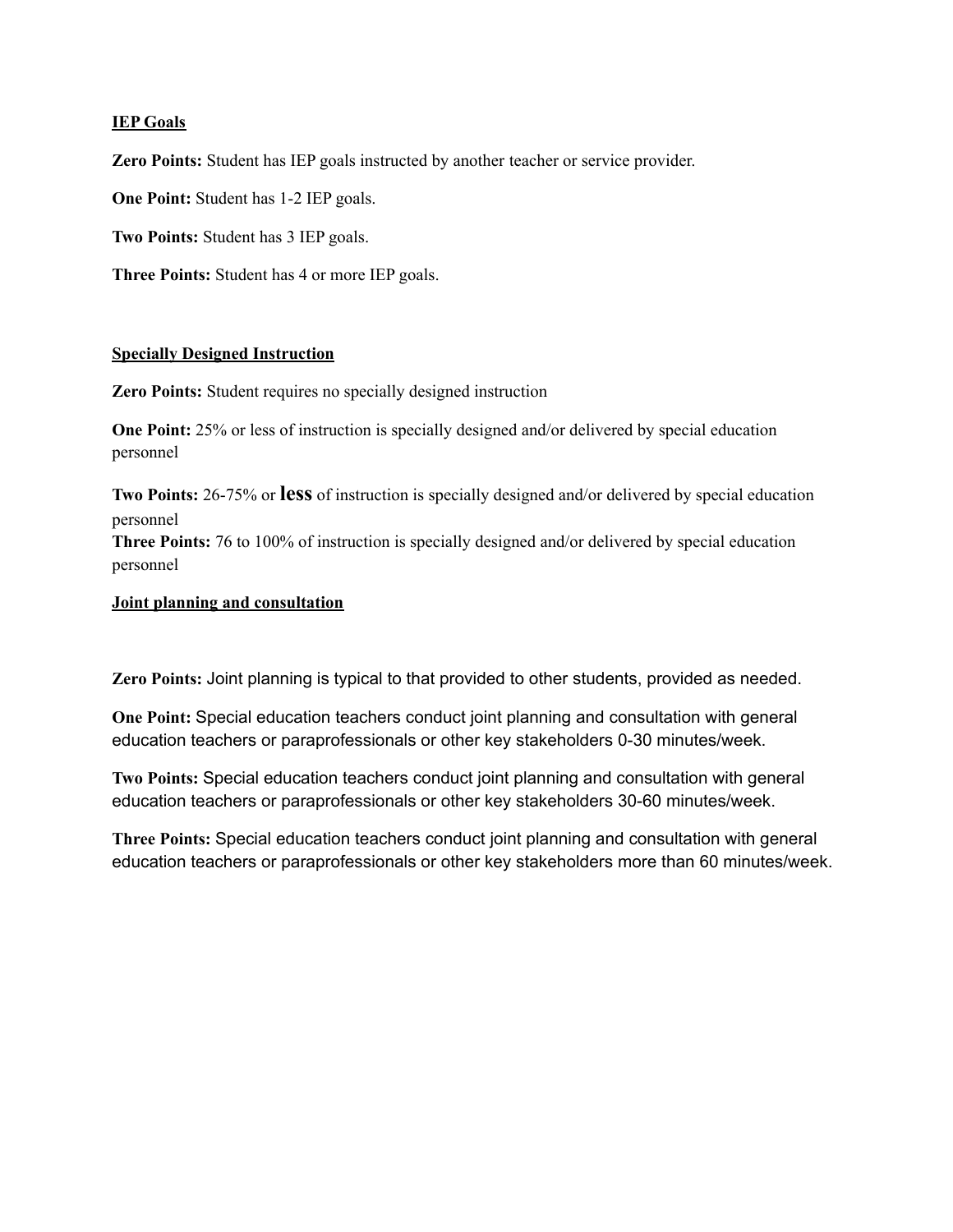#### **Paraprofessional Support**

**Zero Points:** Individual support needed similar to peers

**One Point:** Additional individual support from an adult is needed for 25% or less of the school day

**Two Points:** Additional individual support from an adult is needed for 26% to 75% of the school day

**Three Points:** Additional individual support from an adult is needed from 76% to 100% of the school day

#### **Assistive Technology**

**Zero Points:** Assistive technology use is similar to peers

**One Point:** Assistive technology requires limited teacher-provided individualization and/or training for the student

**Two Points:** Assistive technology requires extensive teacher-provided individualization and/or training for the student

**Three Points:** Assistive technology requires extensive teacher-provided individualization and/or training for the student. Significant maintenance and/or upgrades for continued effective use are anticipated.

#### **FBA/BIP**

**Zero Points:** Student requires no FBA or BIP

**One Point:** Requires limited time assessment, planning, data collection and communication with others (not more than 2 hours per month)

**Two Points:** Requires 2 to 4 hours monthly for assessing, planning, data collection and communication with others

**Three Points:** Requires more than 4 hours for assessing, planning, data collection and communication with others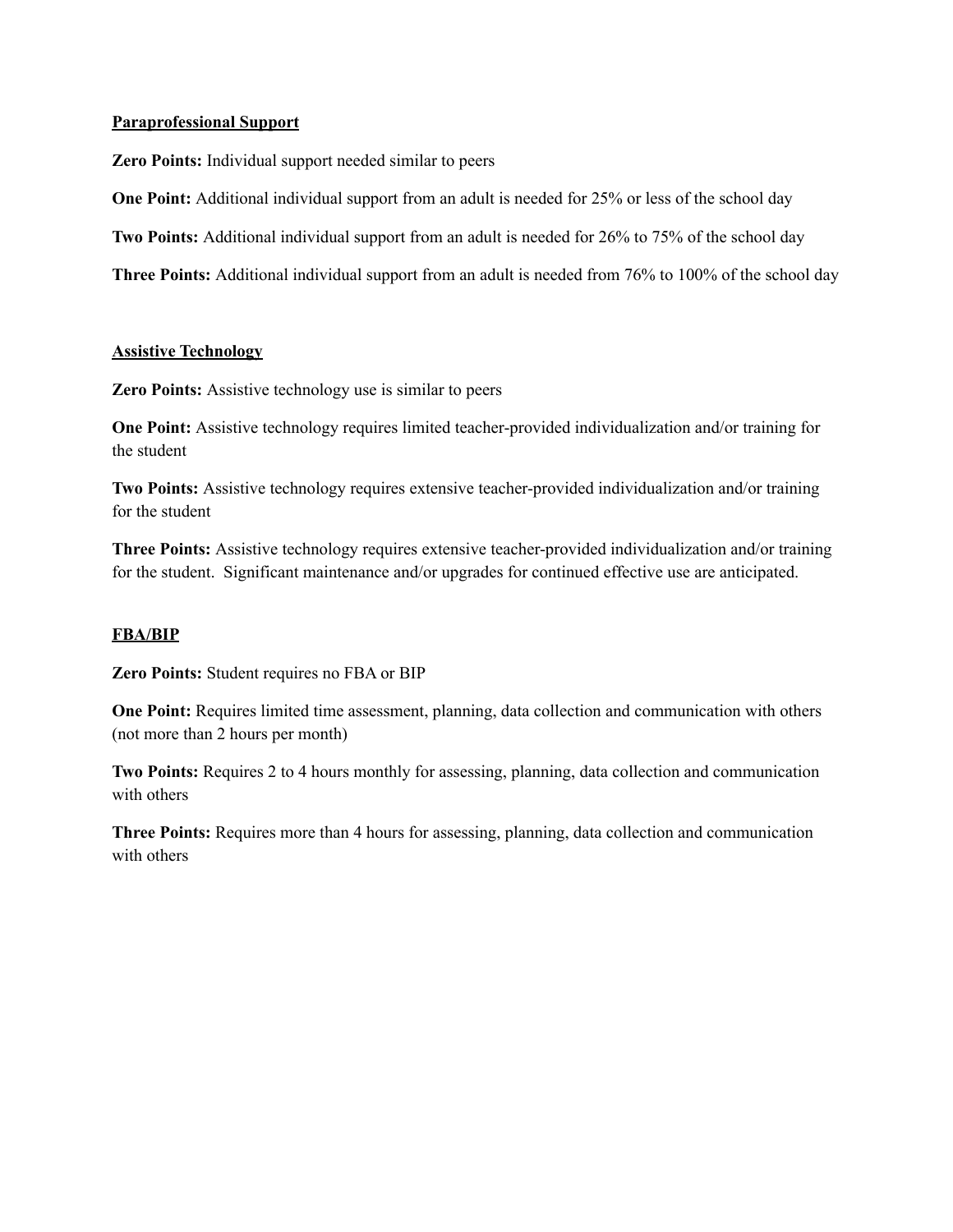#### **Early Childhood Caseload**

Preschool (ages 3-5): The local community partner preschool adheres to the Quality Preschool Program Standards (QPPS) teacher child ratios. The QPPS standards document outlines the appropriate group sizes and teacher/paraprofessional to child ratios. Additional staff are added beyond these ratios to meet student needs as outlined in IEPs. In cases of students being served in "LRE Placements," it would be expected that the QPPS teacher-child ratios would be followed.

4. What procedures will a special education teacher use to resolve caseload concerns?

A scheduled review of teacher caseloads will be conducted by the building principal by April 1 to plan for the following school year. The special education teacher will meet with the principal to attempt to resolve any caseload issues that arise. If not resolved, the Caseload Assistance Team will meet to address the issues.

Upon review, if there appears to be an overload, the teacher may request and the principal will arrange a Caseload Assistance Team (CAT) meeting. The CAT will comprise 2 teachers, a building administrator, the AEA Early Childhood Consultant for preschool caseload review, and AEA Special Education Representative for K-12 caseload review. The CAT will make recommendations as to whether there is a need for adjustments to a teacher's schedule or roster.

At any other time, a teacher may request a caseload review by submitting, in writing, the request to the building principal. The building principal must convene the CAT within 5 working days. A resolution and written decision must be made available to the teacher within 5 days after the CAT meeting.

5. How will the delivery system for eligible individuals meet the targets identified in the state's performance plan? How will the delivery system for eligible individuals address needs identified by the state in any determination made under Chapter 41? What process will be used to evaluate the effectiveness of the delivery system for eligible individuals?

In order to meet the State Performance Plan/Annual Progress Report (SPP/APR) goals, accountability will be addressed in the following ways:

Individual student IEP goal progress monitoring

Aggregation of progress monitoring and summative evaluations for groups of students at both school and district levels

Examination of disaggregated subgroup achievement and SPP/APR data

The ways of evaluating the effectiveness of the delivery system are detailed below in these examples: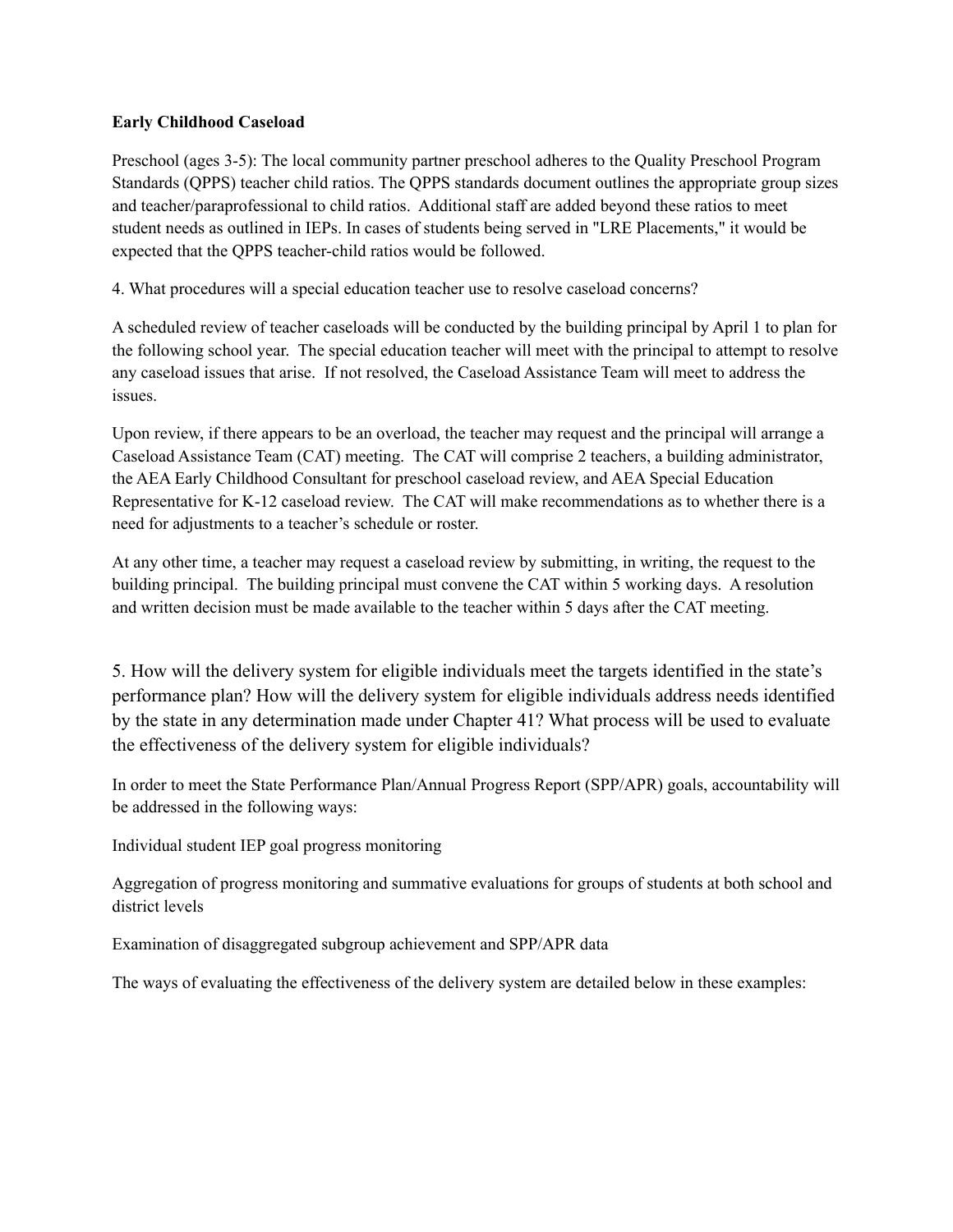#### **Individual**

Individual student progress on IEP goals will be reviewed and discussed on a regular and ongoing basis. Progress monitoring data will be collected and recorded every 2 weeks by the special education teacher. Consultations between building general education teacher(s) along with the AEA consultant/specialist and school administrator as appropriate based on data collected. Progress of students attending Iowa Connections Academy will be reviewed and discussed on a regular and ongoing basis every 2 weeks by the special education teacher, the general education teacher(s), and Manager of Special Education along with the AEA consultant/specialist and school administrator as appropriate. The purpose of this review is to determine if adequate progress is being made, if any adjustment in instruction is needed, or if other targeted or intensive interventions through RTI or special education are indicated. (Note: Changes in goals, proficiency criteria, or LRE must occur through an IEP team meeting.)

## **School: Aggregated by School and District**

Each school in the district will review student progress monitoring, formative, or summative evaluations periodically. The IEP subgroup performance in both reading and math will be reviewed and discussed by grade level teams that include both general and special education teachers. Subgroup achievement, growth, and the achievement gap will be included as items for discussion and planning. Schools with a subgroup achievement gap; thus, impeding progress toward meeting the district SPP/APR requirements, will develop a school-based plan to close the achievement gap by grade level in each school. These plans will be monitored at the school every semester and at the district level at the end of each school year. In the event that this process creates the need to revise the DDSDP, the district will follow the process to revise and readopt the DDSDP.

## **District: Disaggregated by School Levels**

At the district level, IEP subgroup data for each school, along with the plans as described above, will be reviewed on an annual basis by the district's leadership team. IEP student data will also be disaggregated and examined by school level (elementary, middle, high). In addition, the district will examine their SPP/APR data to determine priorities and develop an action plan as needed. If the district meets SPP/APR requirements, both procedural and performance, the delivery system will be considered effective. If the district does not meet requirements, the district will work in collaboration.